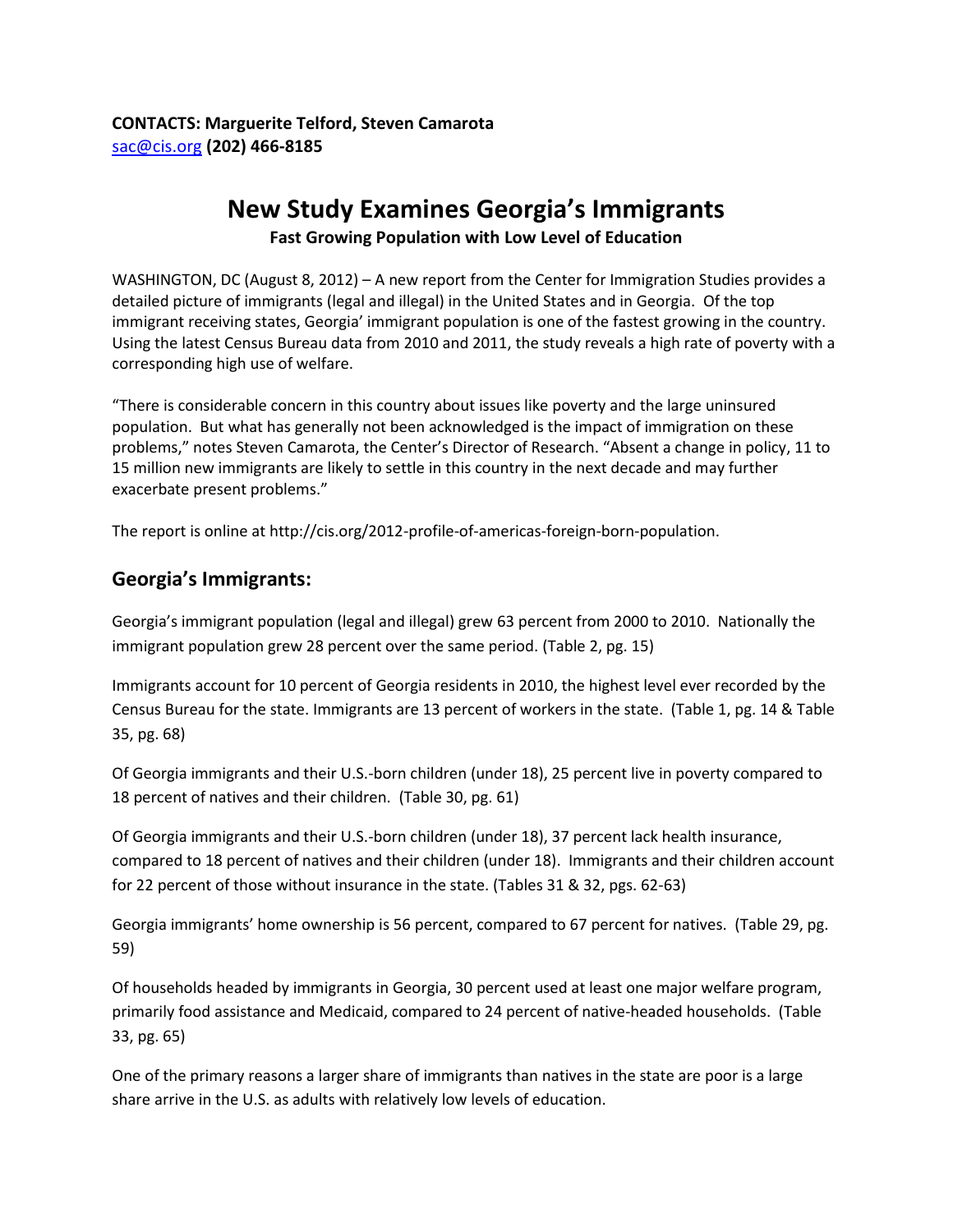Of adult immigrants (25 to 65) in the state 26 percent have not completed high school, compared to 8 percent of natives. (Table 34, pg. 66)

However, the share of immigrants in the state with at least a bachelor's degree (30 percent) is similar to the 33 percent for natives. (Table 34, pg. 66)

In 2010, 17 percent of students in Georgia public schools were from immigrant households. Overall, one in seven public school students in the state speaks a language other than English at home. (Tables A3 & A4, pgs. 87-88)

## **Illegal Immigrants in Georgia:**

Our best estimate is that more than half of the immigrants in Georgia are in the country illegally. Illegal immigrants and their U.S.-born children (under 18) account for seven percent of the state's overall population, 12 percent of those in poverty, 16 percent of the uninsured and 8 percent of the school age population, 5 to 17. (Tables 36, 37, 38 and 40 pgs. 70-74)

## **National Figures:**

The number of immigrants (legal & illegal) in the country hit a new record of 40 million in 2010, a 28 percent increase over the total in 2000. (Table 2, pg. 15)

Immigrants (legal and illegal) account for 16 percent of all workers in the country. (Table 35, pg. 68)

In 2010, 23 percent of immigrants and their U.S.-born children (under 18) lived in poverty, compared to 13.5 percent of natives and their children. (Table 10, pg. 27)

Immigrants and their children accounted for one-fourth of all persons in poverty in the United States. (pg. 26)

\*Immigrants make significant progress the longer they live in the country. However, even immigrants who have lived in the United States for 20 years have not come close to closing the gap with natives. (Figure 5, pg. 46, pgs. 42-49).

\*The poverty rate of adult immigrants who have lived in the United States for 20 years is 50 percent higher than that of adult natives. (Figure 5, pg. 46).

\*The share of households headed by an immigrant who has lived in the United States for 20 years using one or more welfare programs is nearly twice that of native-headed households. (Figure 5, pg. 46).

\*The share of households headed by an immigrant who has lived in the United States for 20 years that are owner occupied is 22 percent lower than that of native households. (Figure 5, pg. 46).

**Data Source** The data for this backgrounder comes primarily from the public use files of the 2010 American Community Survey (ACS), and the March 2011 Current Population Survey (CPS). State specific